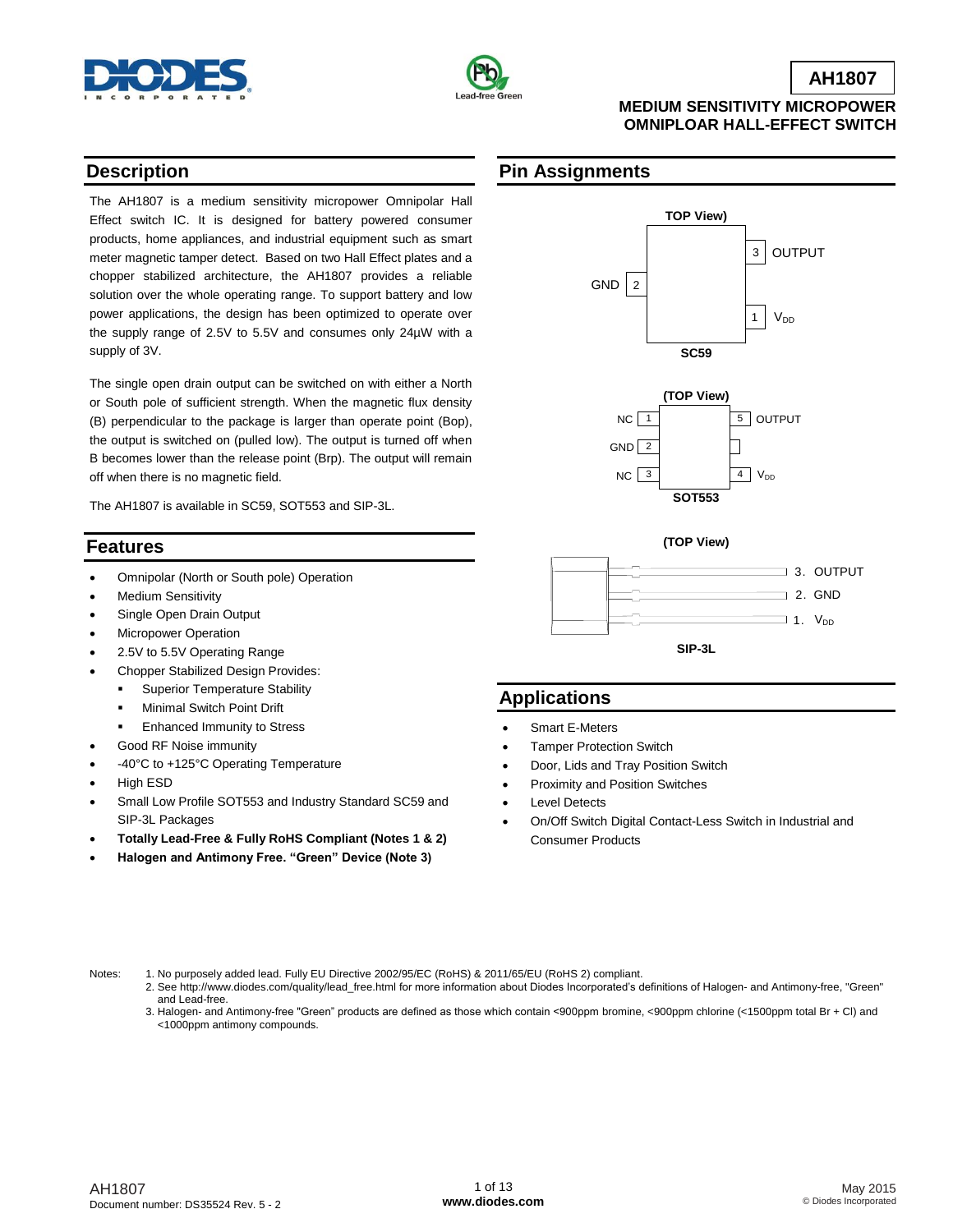

# **Typical Applications Circuit**



Note: 4. C<sub>IN</sub> is for power stabilization and to strengthen the noise immunity, the recommended capacitance is 10nF to 100nF. R<sub>L</sub> is the pull-up resistor, the recommended resistance is 10kΩ to 100kΩ.

## **Pin Descriptions**

#### **Package: SC59 and SIP-3L**

| Pin<br><b>Number</b> | Pin<br><b>Name</b> | <b>Function</b>    |  |  |  |
|----------------------|--------------------|--------------------|--|--|--|
|                      | Vpp                | Power Supply Input |  |  |  |
| 2                    | <b>GND</b>         | Ground             |  |  |  |
| 3                    | <b>OUTPUT</b>      | Output Pin         |  |  |  |

#### **Package: SOT553**

| Pin<br><b>Number</b> | Pin<br><b>Name</b> | <b>Function</b>        |  |  |
|----------------------|--------------------|------------------------|--|--|
|                      | NC.                | No Connection (Note 5) |  |  |
| $\mathcal{P}$        | <b>GND</b>         | Ground                 |  |  |
| 3                    | <b>NC</b>          | No Connection (Note 5) |  |  |
| 4                    | V <sub>DD</sub>    | Power Supply Input     |  |  |
| 5                    | <b>OUTPUT</b>      | Output                 |  |  |

Note: 5. NC is "No Connection" pin and is not connected internally. This pin can be left open or tied to ground.

# **Functional Block Diagram**

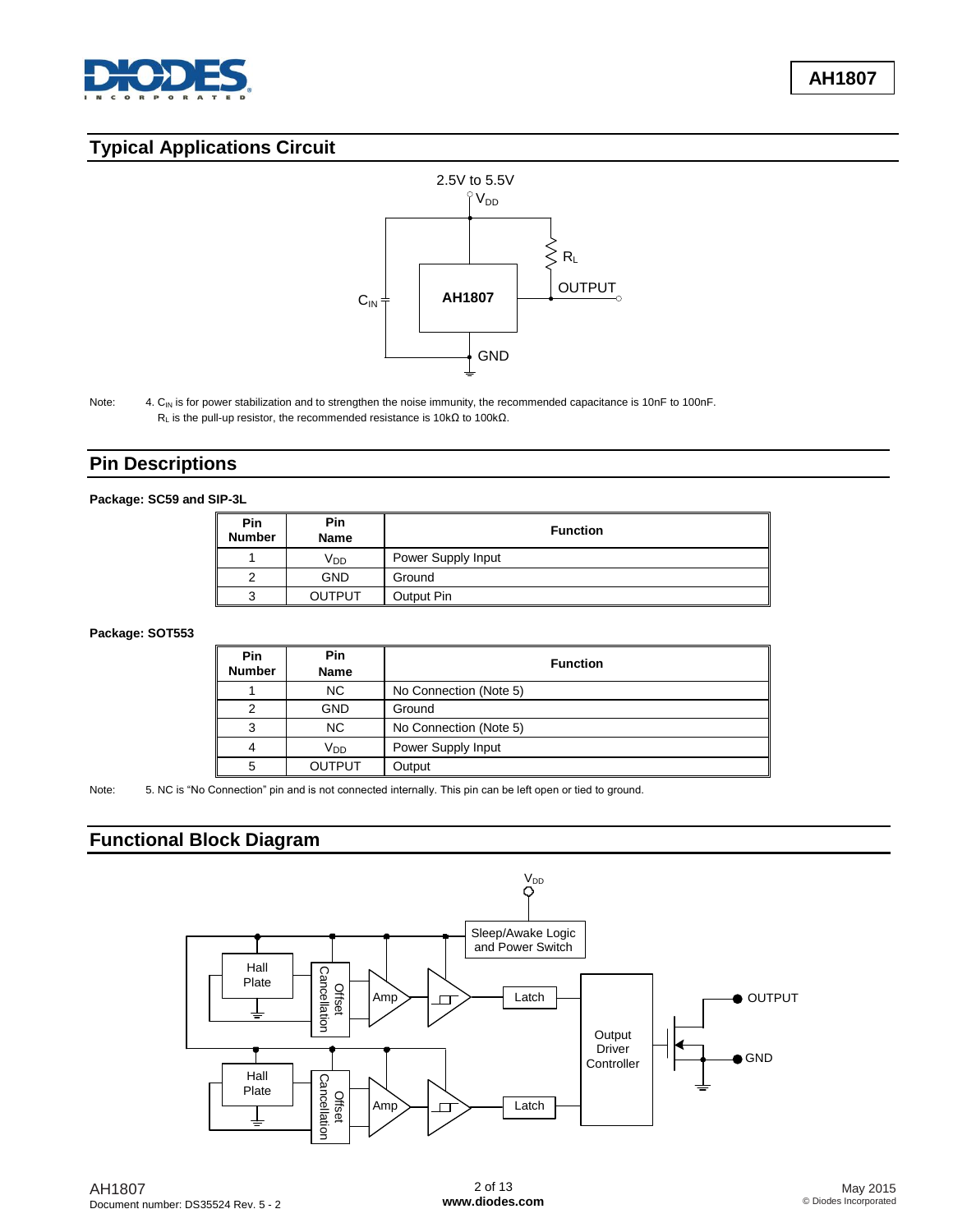

### **Absolute Maximum Ratings** (Note 6) (@T<sub>A</sub> = +25°C, unless otherwise specified.)

| Symbol              | <b>Characteristics</b>              |                 | <b>Values</b> | Unit |
|---------------------|-------------------------------------|-----------------|---------------|------|
| $V_{DD}$            | Supply Voltage (Note 7)             |                 |               |      |
| <b>VOUT</b>         | Output Pin Voltage (Note 7)         |                 | 7             |      |
| V <sub>DD</sub> REV | Reverse Supply Voltage              |                 | $-0.3$        |      |
| VOUT_REV            | Reverse Output Pin Voltage          | $-0.3$          |               |      |
| <b>I</b> OUTPUT     | Output Current (source and sink)    |                 |               | mA   |
| B                   | <b>Magnetic Flux Density</b>        | Unlimited       |               |      |
|                     | Package Power Dissipation           | SC59 and SOT553 | 230           | mW   |
| $P_D$               |                                     | SIP-3L          | 230           |      |
| <b>Ts</b>           | Storage Temperature Range           | $-65$ to $+150$ | $^{\circ}C$   |      |
| T.                  | <b>Maximum Junction Temperature</b> | 150             | $^{\circ}C$   |      |
| ESD HBM             | Human Body Model ESD Capability     | 6               | kV            |      |

Notes: 6. Stresses greater than the 'Absolute Maximum Ratings' specified above may cause permanent damage to the device. These are stress ratings only; functional operation of the device at these or any other conditions exceeding those indicated in this specification is not implied. Device reliability may be

 affected by exposure to absolute maximum rating conditions for extended periods of time. 7. The absolute maximum  $V_{DD}$  of 7V is a transient stress rating and is not meant as a functional operating condition. It is not recommended to operate the device at the absolute maximum rated conditions for any period of time.

## **Recommended Operating Conditions** (@T<sub>A</sub> = +25°C, unless otherwise specified.)

| <b>Symbol</b>         | <b>Characteristic</b>              | Conditions | Rating          | Unit |
|-----------------------|------------------------------------|------------|-----------------|------|
| <b>V<sub>DD</sub></b> | Supply Voltage                     | Operating  | 2.5 to 5.5      |      |
| VOUT MAX              | Maximum output pin voltage         | Operating  | 5.5             |      |
| $\overline{A}$        | <b>Operating Temperature Range</b> | Operating  | $-40$ to $+125$ |      |

## Electrical Characteristics (@T<sub>A</sub> = +25°C, V<sub>DD</sub> = 3V, unless otherwise specified.)

| Symbol           | <b>Characteristic</b>                | <b>Conditions</b>                                                                  | Min | Typ   | Max | <b>Unit</b> |
|------------------|--------------------------------------|------------------------------------------------------------------------------------|-----|-------|-----|-------------|
| VOUT ON          | Output On Voltage (V <sub>OL</sub> ) | $I_{\text{OUT}} = 1 \text{mA}$                                                     |     | 0.1   | 0.3 | V           |
| $I_{OFF}$        | Output Leakage Current               | $V_{\text{OUT}} = 5.5V$ , Output off                                               |     | < 0.1 |     | μA          |
|                  |                                      | During 'awake' period,<br>$T_A = +25$ °C, $V_{DD} = 3V$                            |     | 3     | 6   | mA          |
| $I_{DD}$ (awake) |                                      | During 'awake' period,<br>$T_A = -40$ to $+125^{\circ}$ C, $V_{DD} = 2.5V$ to 5.5V |     |       | 12  | mA          |
| $I_{DD}$ (sleep) | <b>Supply Current</b>                | During 'sleep' period,<br>$T_A = +25$ °C, $V_{DD} = 3V$                            |     | 5     | 10  | μA          |
| $I_{DD}$ (sleep) |                                      | During 'sleep' period,<br>$T_A = -40$ to $+125$ °C, $V_{DD} = 2.5V$ to 5.5V        |     |       | 28  | μA          |
|                  |                                      | $T_A = 25^{\circ}C$ , $V_{DD} = 3V$                                                |     | 8     | 16  | μA          |
| $I_{DD}(avg)$    | <b>Average Supply Current</b>        | $T_A = -40$ to $+125^{\circ}$ C, $V_{DD} = 2.5V$ to 5.5V                           |     | ۰     | 40  | μA          |
| Tawake           | Awake Time                           | (Note 8)                                                                           |     | 75    | 125 | μs          |
| Tperiod          | Period                               | (Note 8)                                                                           |     | 75    | 125 | ms          |
| D.C.             | Duty Cycle                           |                                                                                    |     | 0.1   |     | $\%$        |

Note: 8. When power is initially turned on, the operating V<sub>DD</sub> must be within its correct operating range (2.5V to 5.5V) to guaranteed the output sampling. The output state is valid after the second operating cycle (typical 150ms).

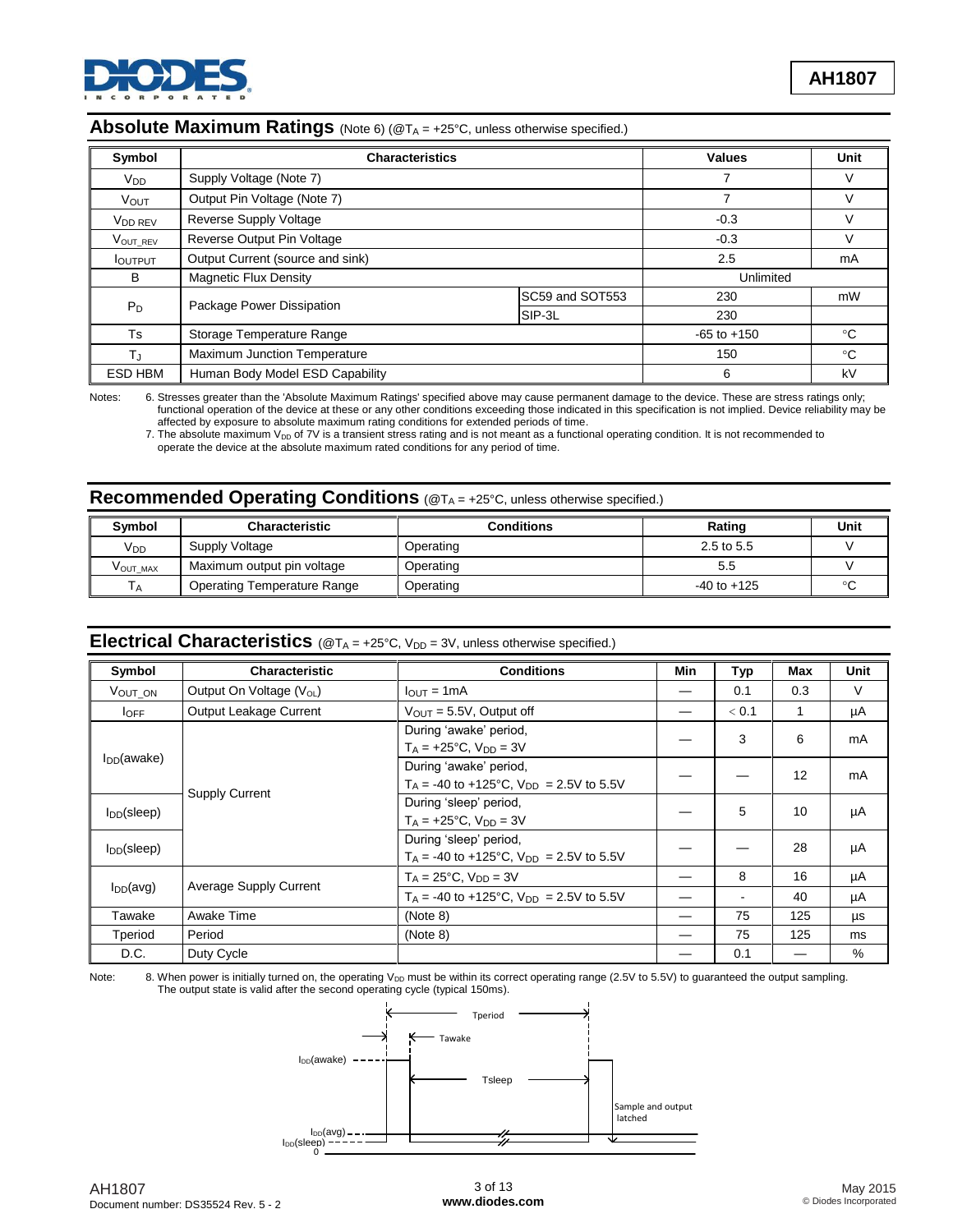

|                                        |                        |                                         |        |       | (1mT=10 Gauss) |       |
|----------------------------------------|------------------------|-----------------------------------------|--------|-------|----------------|-------|
| Symbol                                 | <b>Characteristics</b> | <b>Test Condition</b>                   | Min    | Typ   | Max            | Unit  |
| Bops (south pole to part marking side) |                        | $T_A = +25$ °C                          | 60     | 80    | 105            |       |
|                                        | <b>Operation Point</b> | $T_A = -40^{\circ}C$ to $+125^{\circ}C$ | 50     | 80    | 115            |       |
| Bopn (north pole to part marking side) |                        | $T_A = +25$ °C                          | $-105$ | -80   | -60            |       |
|                                        |                        | $T_A = -40^{\circ}C$ to $+125^{\circ}C$ | $-115$ | -80   | $-50$          |       |
|                                        |                        | $T_A = +25$ °C                          | 50     | 65    | 90             | Gauss |
| Brps (south pole to part marking side) |                        | $T_A = -40$ °C to $+125$ °C             | 40     | 65    | 100            |       |
|                                        | Release Point          | $T_A = +25$ °C                          | -90    | -65   | $-50$          |       |
| Brpn (north pole to part marking side) |                        | $T_A = -40^{\circ}C$ to $+125^{\circ}C$ | $-100$ | $-65$ | -40            |       |
|                                        |                        | $T_A = +25$ °C                          | 10     | 15    | 20             |       |
| Bhy (Bopx - Brpx )                     | Hysteresis (Note 11)   | $T_A = -40^{\circ}C$ to $+125^{\circ}C$ | 5      | 15    |                |       |

## **Magnetic Characteristics** (Notes 9 & 10) (@T<sub>A</sub> = +25°C, V<sub>DD</sub> = 2.5V to 5.5V, unless otherwise specified.)

Notes: 9. Typical data is at  $T_A = +25^{\circ}C$ ,  $V_{DD} = 3V$ .

10. Parameters values over operating temperature range are not tested in production, they are guaranteed by design, process control and characterization.

The magnetic characteristics may vary with supply voltage, operating temperature and after soldering.

11. Maximum and minimum hysteresis is guaranteed by design and characterization.

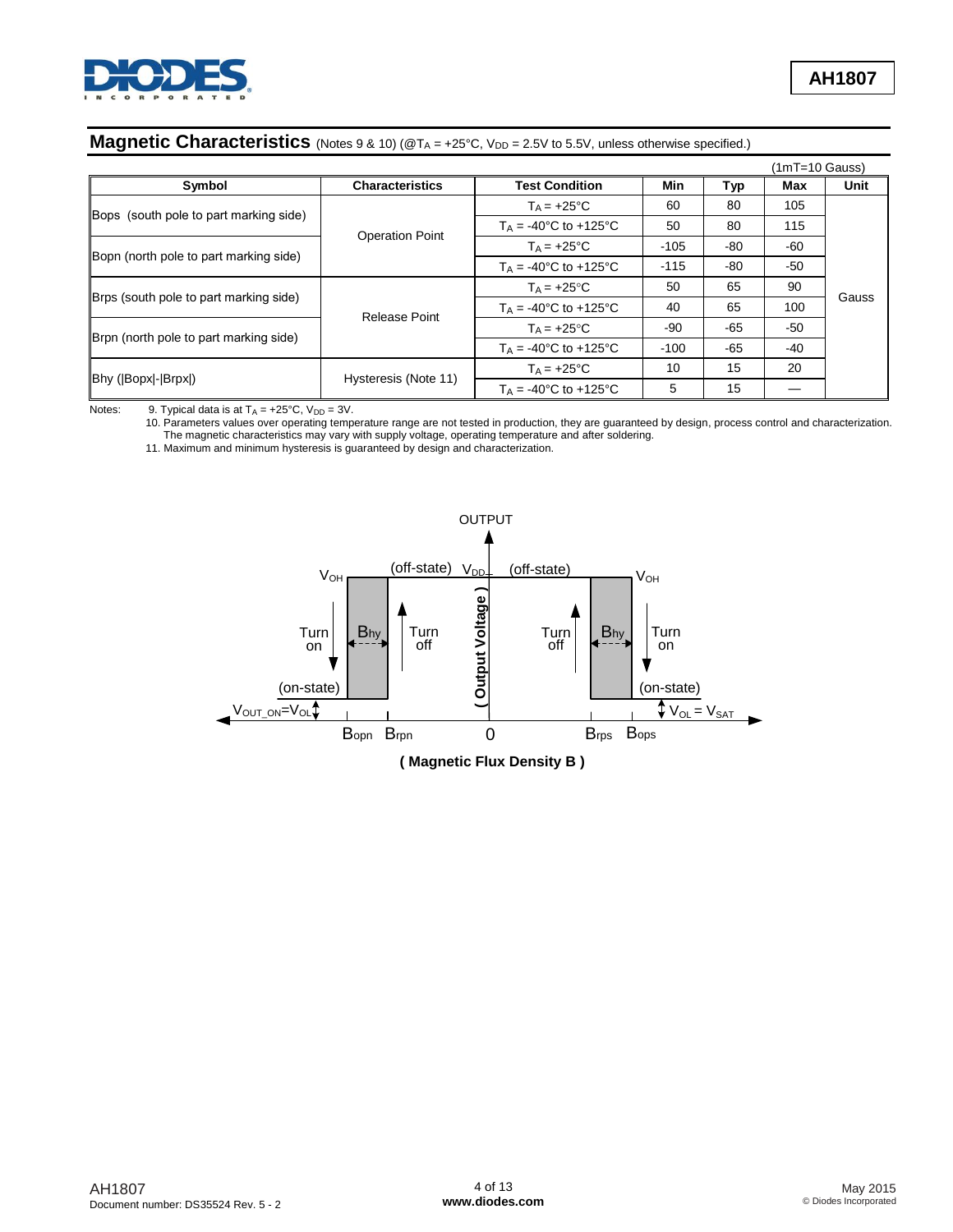

# **Typical Operating Characteristics**











Average Supply Current vs. Supply Voltage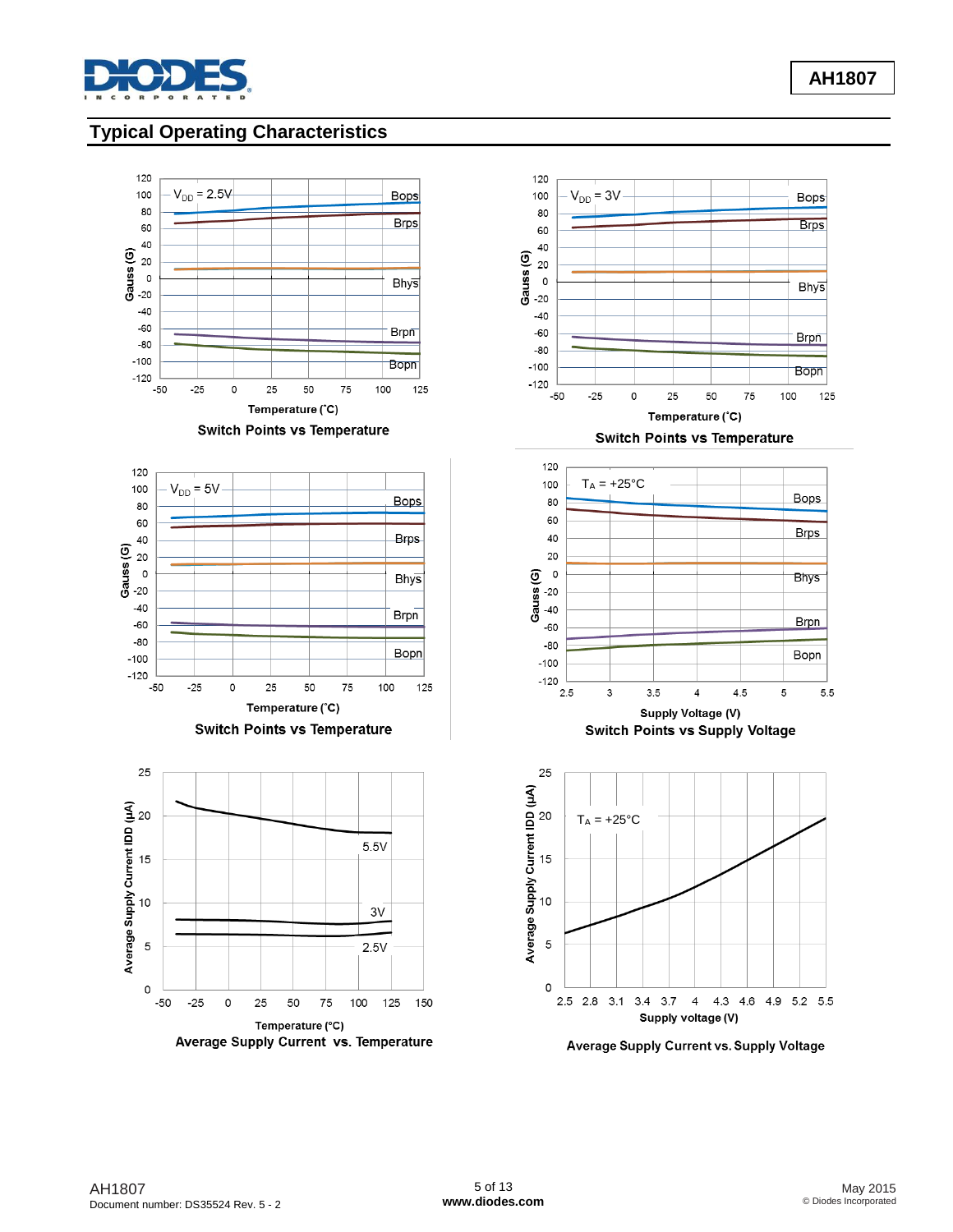

# **Thermal Performance Characteristics**

| Package type: SC59, SOT553 and SIP-3L<br>(1) |     |     |     |     |     |     |     |     |     |     |              |     |     |
|----------------------------------------------|-----|-----|-----|-----|-----|-----|-----|-----|-----|-----|--------------|-----|-----|
| $(^{\circ}C)$<br>۱Α۱                         | 25  | 50  | 60  | 70  | 80  | 85  | 90  | 100 | 110 | 120 | 130          | 140 | 150 |
| $P_D$ (mW)                                   | 230 | 184 | 166 | 147 | 129 | 120 | 110 | 92  | 74  | 55  | $\sim$<br>ູບ | 18  |     |

PD (mW)



## **Ordering Information**



|               |                 |             | <b>Bulk</b> |                              | 7" Tape and Reel  |                       | Ammo Box  |                       |
|---------------|-----------------|-------------|-------------|------------------------------|-------------------|-----------------------|-----------|-----------------------|
| <b>Device</b> | Package<br>Code | Packaging   | Quantity    | Part<br><b>Number Suffix</b> | Quantity          | Part<br>Number Suffix | Quantity  | Part<br>Number Suffix |
| AH1807-W-7    | W               | <b>SC59</b> | <b>NA</b>   | <b>NA</b>                    | 3,000/Tape & Reel |                       | <b>NA</b> | <b>NA</b>             |
| AH1807-Z-7    |                 | SOT553      | <b>NA</b>   | <b>NA</b>                    | 3.000/Tape & Reel |                       | <b>NA</b> | <b>NA</b>             |
| AH1807-P-B    | D               | SIP-3L      | 1000        | -В                           | <b>NA</b>         | <b>NA</b>             | <b>NA</b> | <b>NA</b>             |
| AH1807-P-A    | D               | SIP-3L      | <b>NA</b>   | <b>NA</b>                    | NA                | <b>NA</b>             | 4,000/Box | -A                    |

Notes: 12. Ammo Box is for SIP-3L Spread Lead.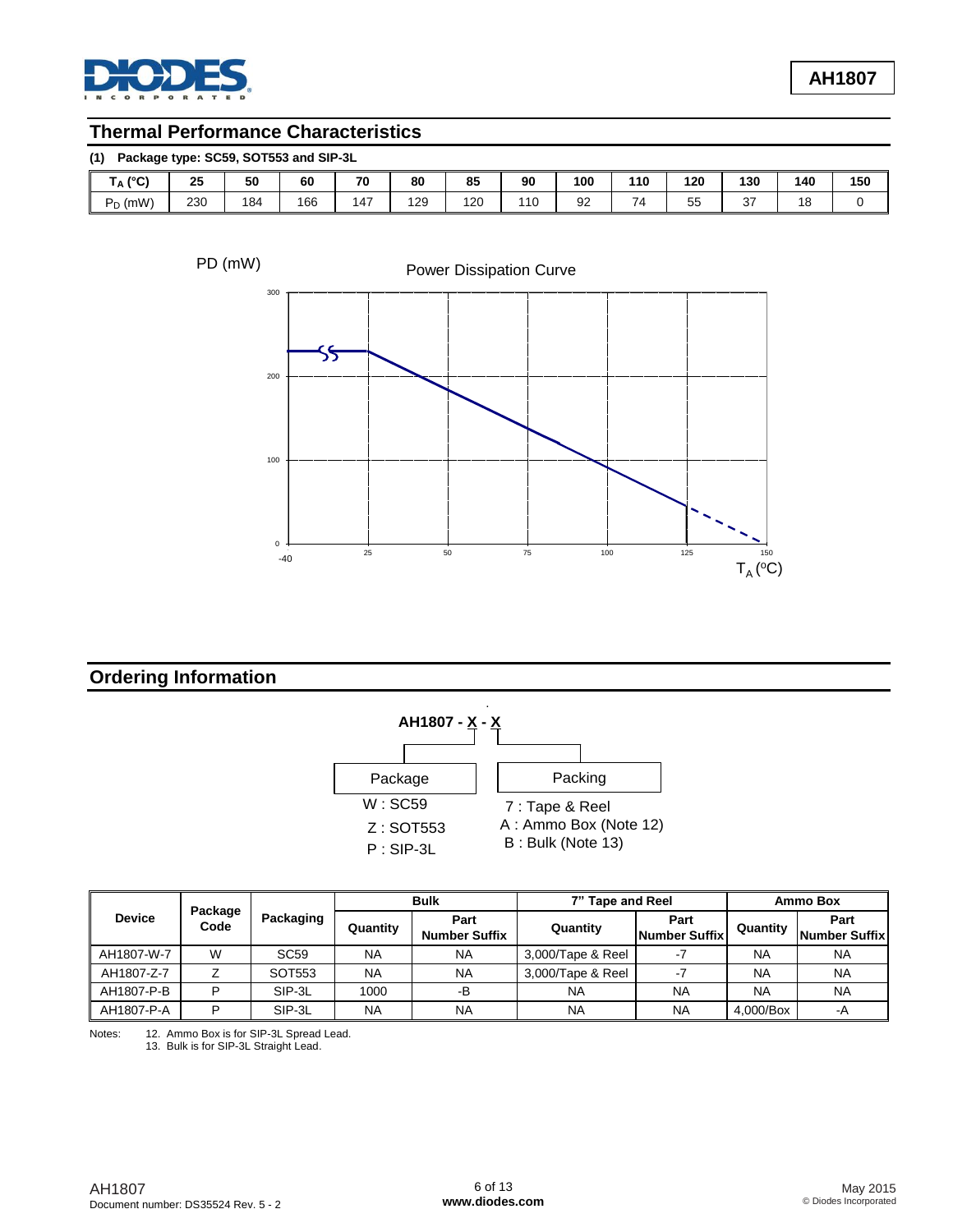

## **Marking Information**

#### **(1) Package Type: SC59**



| <b>Part Number</b> | Package | <b>Identification Code</b> |
|--------------------|---------|----------------------------|
| AH1807             | SC:59   |                            |

#### **(2) Package Type: SOT553**



| <b>Part Number</b> | Package | <b>Identification Code</b> |  |  |
|--------------------|---------|----------------------------|--|--|
| AH1807             | SOT553  |                            |  |  |

**(3) Package Type: SIP-3L**

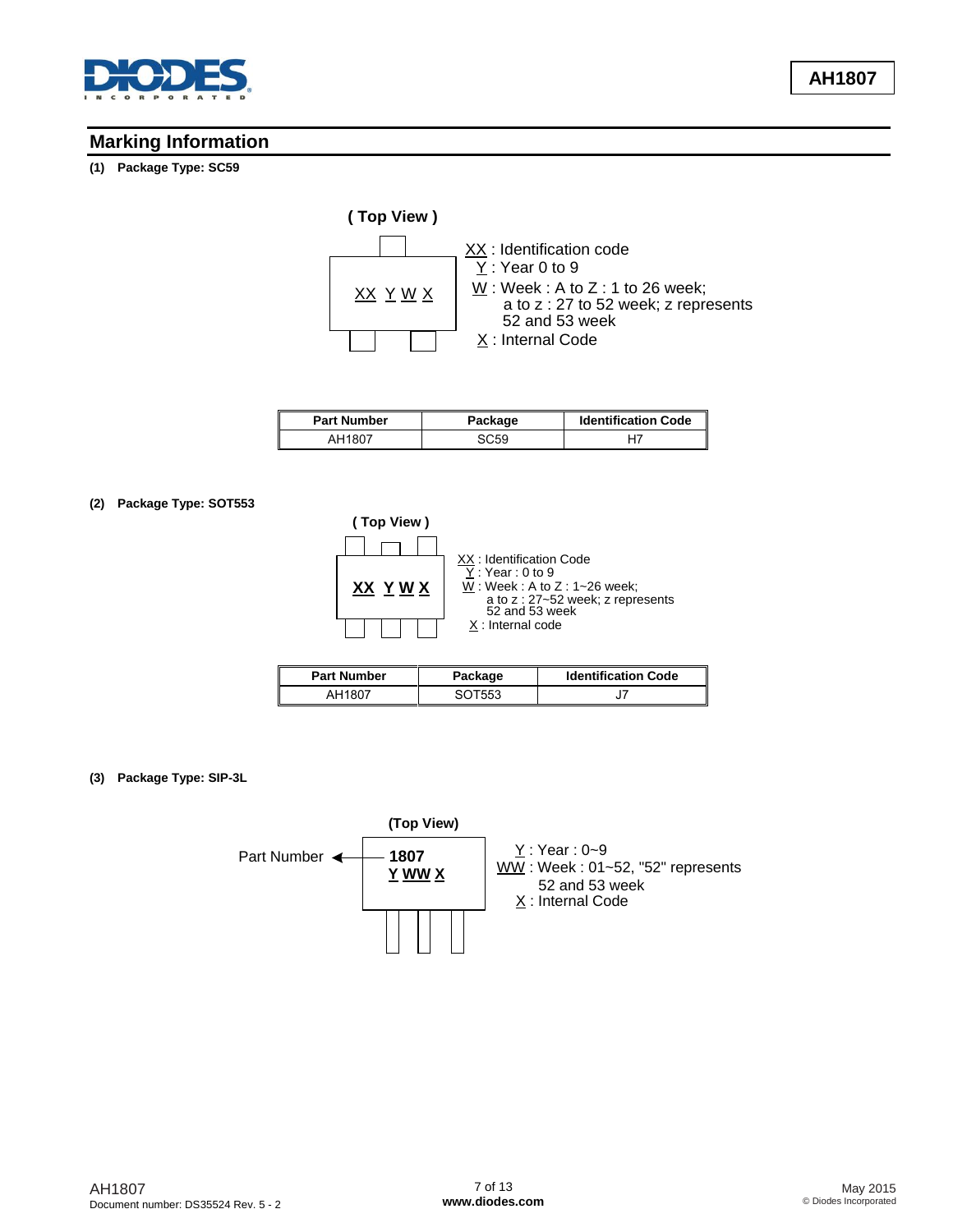

## Package Outline Dimensions (All dimensions in mm.)

Please see AP02002 at [http://www.diodes.com/datasheets/ap02002.pdf fo](http://www.diodes.com/datasheets/ap02002.pdf)r the latest version.

#### **(1) Package Type: SC59**



| <b>SC59</b> |              |      |      |  |  |  |  |  |
|-------------|--------------|------|------|--|--|--|--|--|
| Dim         | Min          | Max  | Typ  |  |  |  |  |  |
| A           | 0.35         | 0.50 | 0.38 |  |  |  |  |  |
| в           | 1.50         | 1.70 | 1.60 |  |  |  |  |  |
| C           | 2.70         | 3.00 | 2.80 |  |  |  |  |  |
| D           |              |      | 0.95 |  |  |  |  |  |
| G           |              |      | 1.90 |  |  |  |  |  |
| н           | 2.90         | 3.10 | 3.00 |  |  |  |  |  |
| J           | 0.013        | 0.10 | 0.05 |  |  |  |  |  |
| κ           | 1.00         | 1.30 | 1.10 |  |  |  |  |  |
| L           | 0.35         | 0.55 | 0.40 |  |  |  |  |  |
| м           | 0.10         | 0.20 | 0.15 |  |  |  |  |  |
| N           | 0.70         | 0.80 | 0.75 |  |  |  |  |  |
| α           | 8°           |      |      |  |  |  |  |  |
|             | Dimensions i |      |      |  |  |  |  |  |





**Sensor Location**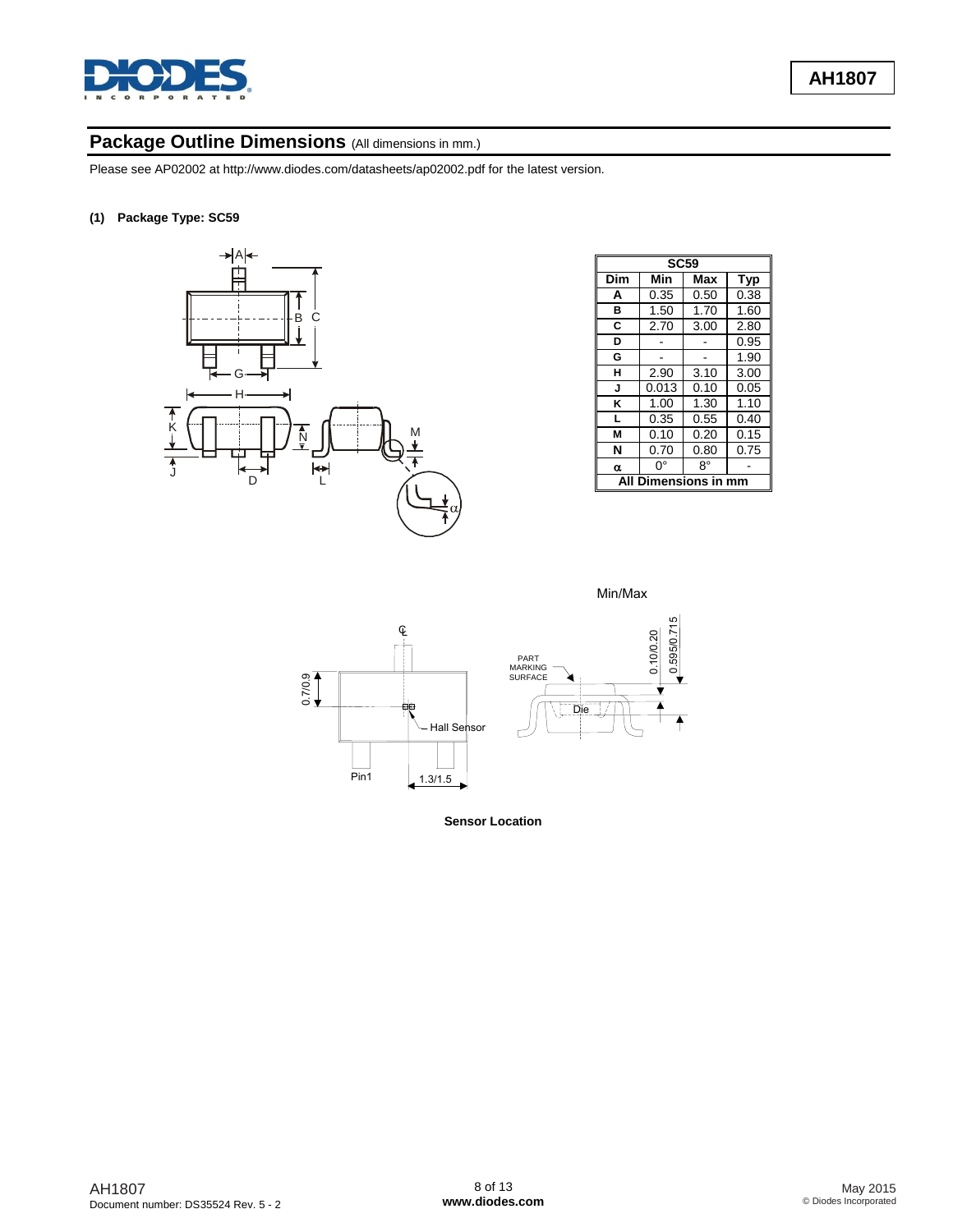

### Package Outline Dimensions (All dimensions in mm.)

Please see AP02002 at [http://www.diodes.com/datasheets/ap02002.pdf fo](http://www.diodes.com/datasheets/ap02002.pdf)r latest version.

#### **(2) Package Type: SOT553**



| <b>SOT553</b>          |             |          |            |  |  |  |  |
|------------------------|-------------|----------|------------|--|--|--|--|
| Dim                    | Min         | Max      | <b>Typ</b> |  |  |  |  |
| A                      | 0.55        | 0.62     | 0.60       |  |  |  |  |
| b                      | 0.15        | 0.30     | 0.20       |  |  |  |  |
| C                      | 0.10        | 0.18     | 0.15       |  |  |  |  |
| D                      | 1.50        | 1.70     | 1.60       |  |  |  |  |
| Е                      | 1.55        | 1.70     | 1.60       |  |  |  |  |
| E <sub>1</sub>         | 1.10        | 1.25     | 1.20       |  |  |  |  |
| e                      |             | 0.50 BSC |            |  |  |  |  |
| е1                     |             | 1.00 BSC |            |  |  |  |  |
| F                      | 0.00        | 0.10     |            |  |  |  |  |
| L                      | 0.10        | 0.30     | 0.20       |  |  |  |  |
| a                      | $6^{\circ}$ | 8°       | 7°         |  |  |  |  |
| Dimensions in mm<br>Al |             |          |            |  |  |  |  |



 $L(5x)$ 

**Sensor Location**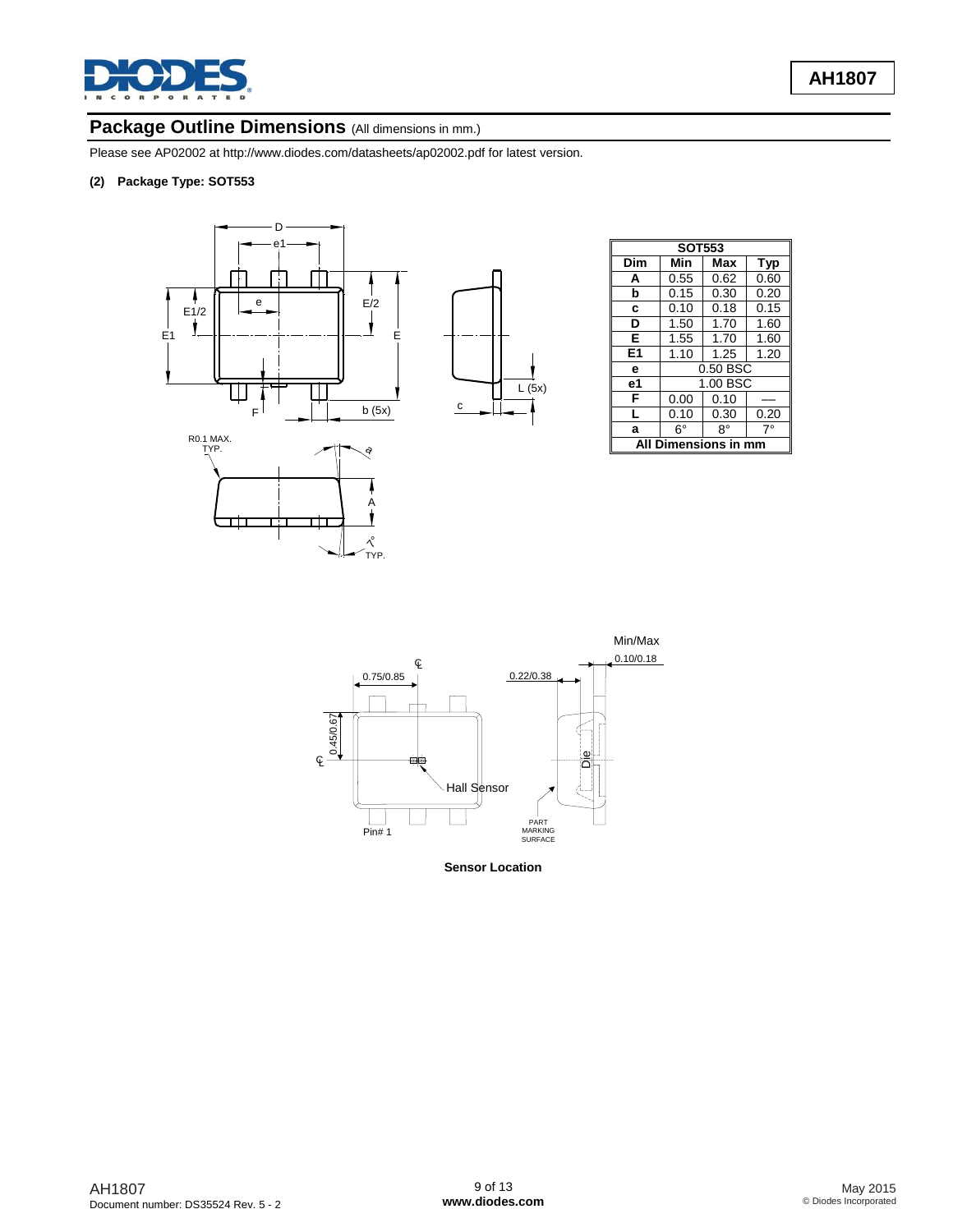

# Package Outline Dimensions (cont.) (All dimensions in mm.)

Please see AP02002 at [http://www.diodes.com/datasheets/ap02002.pdf fo](http://www.diodes.com/datasheets/ap02002.pdf)r the latest version.

#### **(3) Package Type: SIP-3L for Bulk Pack**



| <b>SIP-3 for Bulk Pack</b> |                     |       |  |
|----------------------------|---------------------|-------|--|
| Dim                        | Min                 | Max   |  |
| A                          | 3.9                 | 4.3   |  |
| a1                         | 5°<br>Тур           |       |  |
| a2                         | 5°<br>yp            |       |  |
| a3                         | $45^{\circ}$<br>Гур |       |  |
| a4                         | $3^\circ$<br>Гур    |       |  |
| в                          | 2.8                 | 3.2   |  |
| $\overline{\mathbf{c}}$    | 1.40                | 1.60  |  |
| $\overline{\mathsf{D}}$    | 0.33                | 0.432 |  |
| Ē                          | 0.40                | 0.508 |  |
| F                          | 0                   | 0.2   |  |
| G                          | 1.24                | 1.30  |  |
| $\overline{\mathsf{H}}$    | 2.51                | 2.57  |  |
| J                          | 0.35                | 0.43  |  |
| ī                          | 14.0                | 15.0  |  |
| Ñ                          | 0.63                | 0.84  |  |
| P                          | 1.55                |       |  |
| nensioı<br>ns              |                     |       |  |

Min/Max



**Sensor location**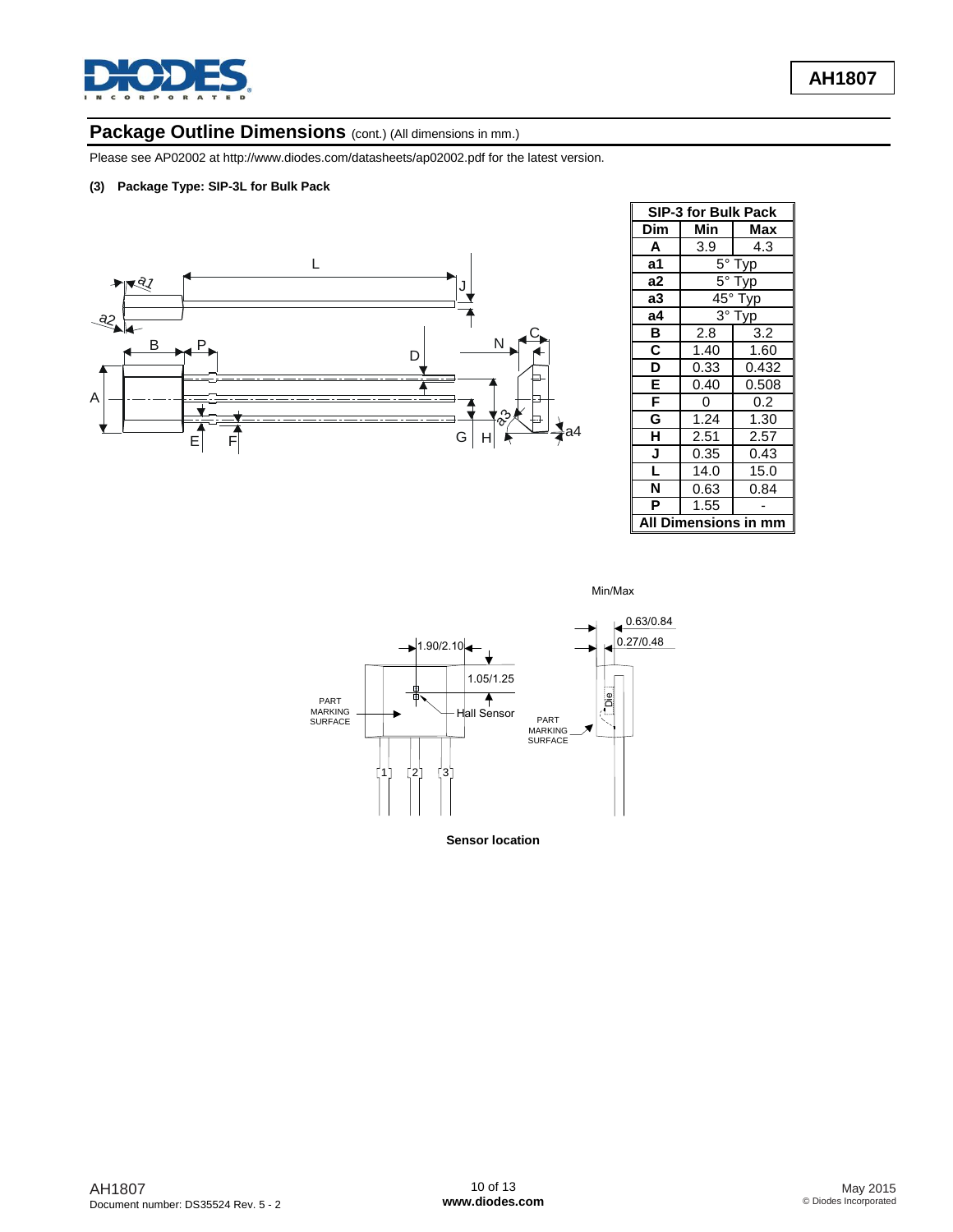

## Package Outline Dimensions (cont.) (All dimensions in mm.)

Please see AP02002 at [http://www.diodes.com/datasheets/ap02002.pdf fo](http://www.diodes.com/datasheets/ap02002.pdf)r the latest version.

#### **(4) Package Type: SIP-3L for Ammo Pack**



| $SIP-3$            |           |      |  |  |
|--------------------|-----------|------|--|--|
| for Ammo Pack only |           |      |  |  |
| Dim                | Min       | Max  |  |  |
| A                  | 3.9       | 4.3  |  |  |
| а1                 | 45° Typ   |      |  |  |
| a2                 | 3°<br>Typ |      |  |  |
| в                  | 2.8       | 3.2  |  |  |
| C                  | 1.40      | 1.60 |  |  |
| D                  | 0.35      | 0.41 |  |  |
| E                  | 0.43      | 0.48 |  |  |
| F                  | 0         | 0.2  |  |  |
| G                  | 2.4       | 2.9  |  |  |
| N                  | 0.63      | 0.84 |  |  |
| P                  | 1.55      |      |  |  |
| Dimensions in r    |           |      |  |  |

Min/Max



**Sensor location**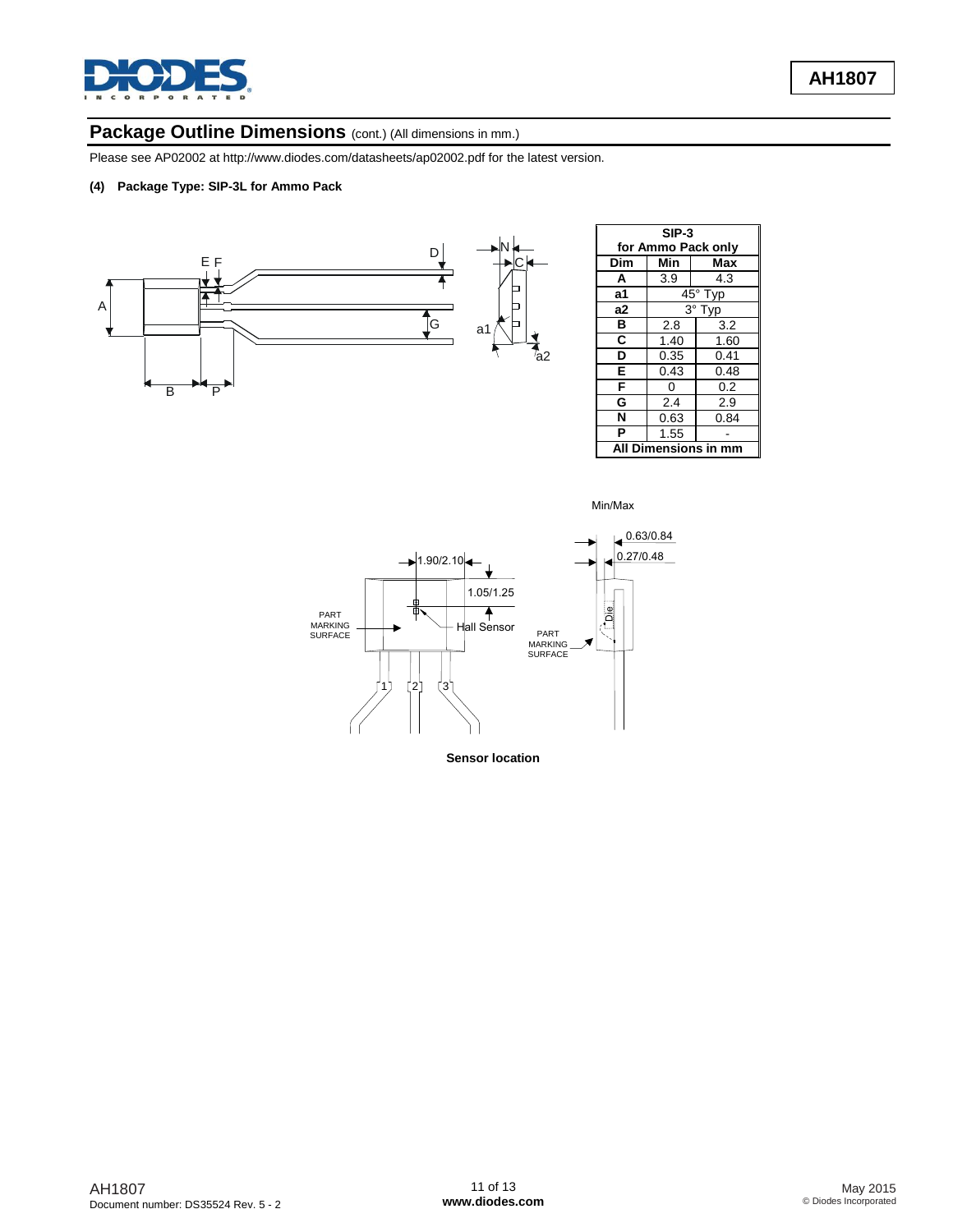

## **Suggested Pad Layout**

Please see AP02001 at<http://www.diodes.com/datasheets/ap02001.pdf> for the latest version.

### **(1) Package Type: SC59**



| <b>Dimensions</b> | Value (in mm) |
|-------------------|---------------|
|                   | 3.4           |
|                   | 0.8           |
|                   |               |
|                   | 2.4           |
| F                 | 1.35          |

#### **(2) Package Type: SOT553**



| <b>Dimensions</b> | Value (in mm) |
|-------------------|---------------|
| 7                 | 2.2           |
| G                 | 1.2           |
| x                 | 0.375         |
|                   | 0.5           |
| C1                | 17            |
| C2                | ሰ 5           |